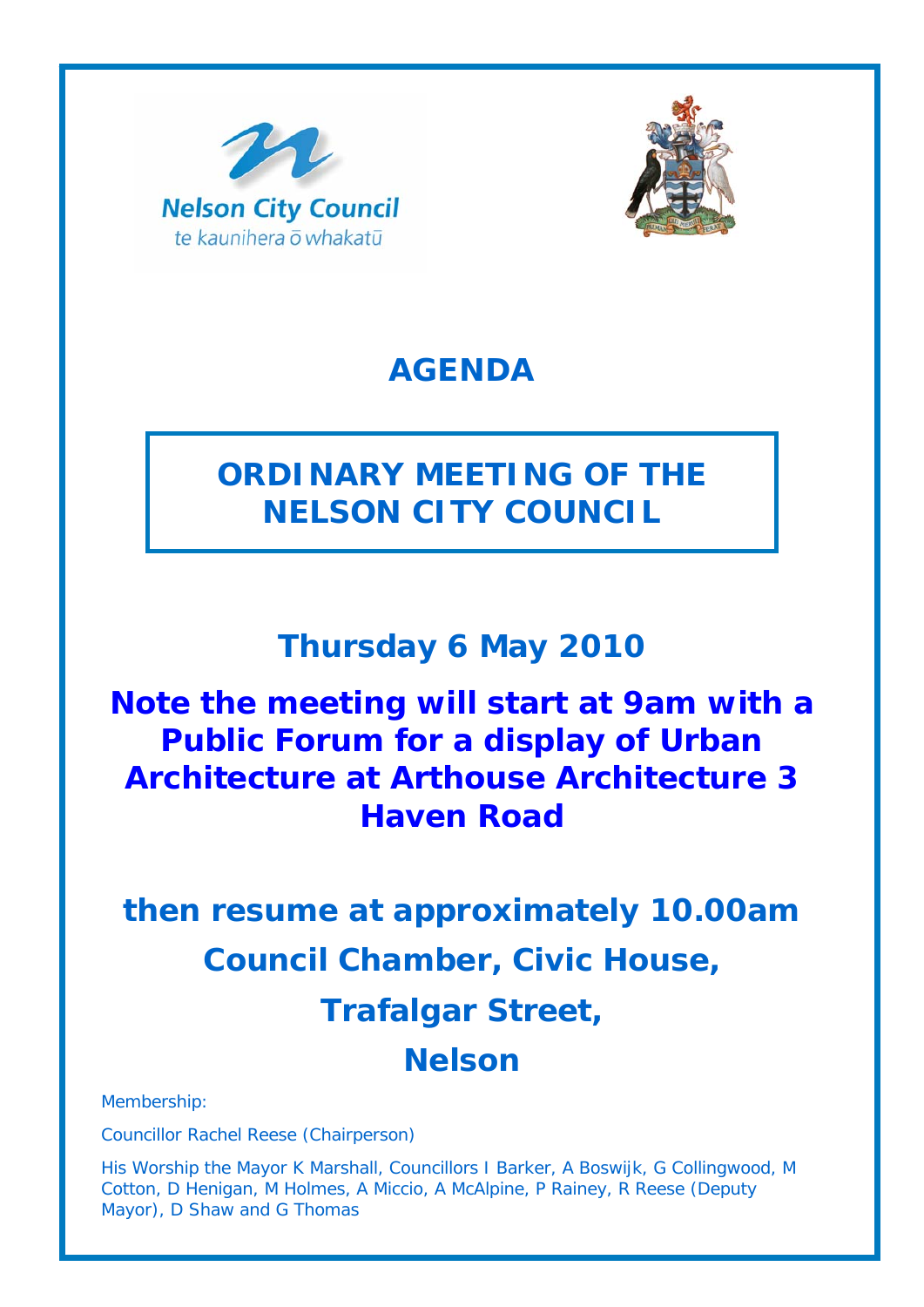## **B U S I N E S S**

| As set out below |                                                                                                                                                              |                                          |  |
|------------------|--------------------------------------------------------------------------------------------------------------------------------------------------------------|------------------------------------------|--|
| 910779           |                                                                                                                                                              | <b>Nelson City Council</b><br>6 May 2010 |  |
|                  |                                                                                                                                                              | Refer to                                 |  |
|                  |                                                                                                                                                              | Page No.                                 |  |
| <b>APOLOGIES</b> |                                                                                                                                                              |                                          |  |
|                  | <b>OPENING PRAYER</b>                                                                                                                                        |                                          |  |
| 1.0              | <b>PUBLIC FORUM</b>                                                                                                                                          |                                          |  |
| 2.0              | <b>CONFIRMATION OF MINUTES - 22 APRIL 2010</b>                                                                                                               | $1 - 7$                                  |  |
|                  | Document number 916841                                                                                                                                       |                                          |  |
|                  | Recommendation                                                                                                                                               |                                          |  |
|                  | <b>THAT</b> the minutes of the ordinary meeting of the<br>Nelson City Council, held on Thursday 22 April<br>2010, be confirmed as a true and correct record. |                                          |  |
| 3.0              | <b>CHAIRPERSON'S REPORT</b>                                                                                                                                  |                                          |  |
| 4.0              | <b>REPORTS PERFORMANCE</b>                                                                                                                                   |                                          |  |
| 4.1              | Nelson Tasman Tourism Six Monthly Report to<br><b>Shareholders July - December 2009</b>                                                                      | $8 - 16$                                 |  |
|                  | Paul Davis, Nelson Tasman Tourism Chief Executive, will be in<br>attendance at 10.00am to provide a six monthly update on the<br>activities of the company.  |                                          |  |
| 5.0              | <b>REPORTS PRIORITY</b>                                                                                                                                      |                                          |  |
| 5.1              | <b>Rugby World Cup 2011 Ticket Purchasing Opportunity</b>                                                                                                    | $17 - 20$                                |  |
|                  | Report number 918056                                                                                                                                         |                                          |  |
| 5.2              | <b>Nelson Performing Arts and Conference Centre Process and</b><br><b>Site Evaluation</b>                                                                    | $21 - 29$                                |  |
|                  | Report number 910121                                                                                                                                         |                                          |  |
| 6.0              | <b>REPORTS POLICY</b>                                                                                                                                        |                                          |  |
| 6.1              | <b>Draft</b><br><b>Rutherford</b><br>and<br><b>Trafalgar</b><br><b>Parks</b><br><b>Reserves</b><br><b>Management Plan</b>                                    | $30 - 63$                                |  |
|                  | Report number 906664                                                                                                                                         |                                          |  |
| 6.2              | Notes from 23 March 2010 Workshop Discussion on the<br>above Draft Plan                                                                                      | 64                                       |  |
|                  | Document number 902545                                                                                                                                       |                                          |  |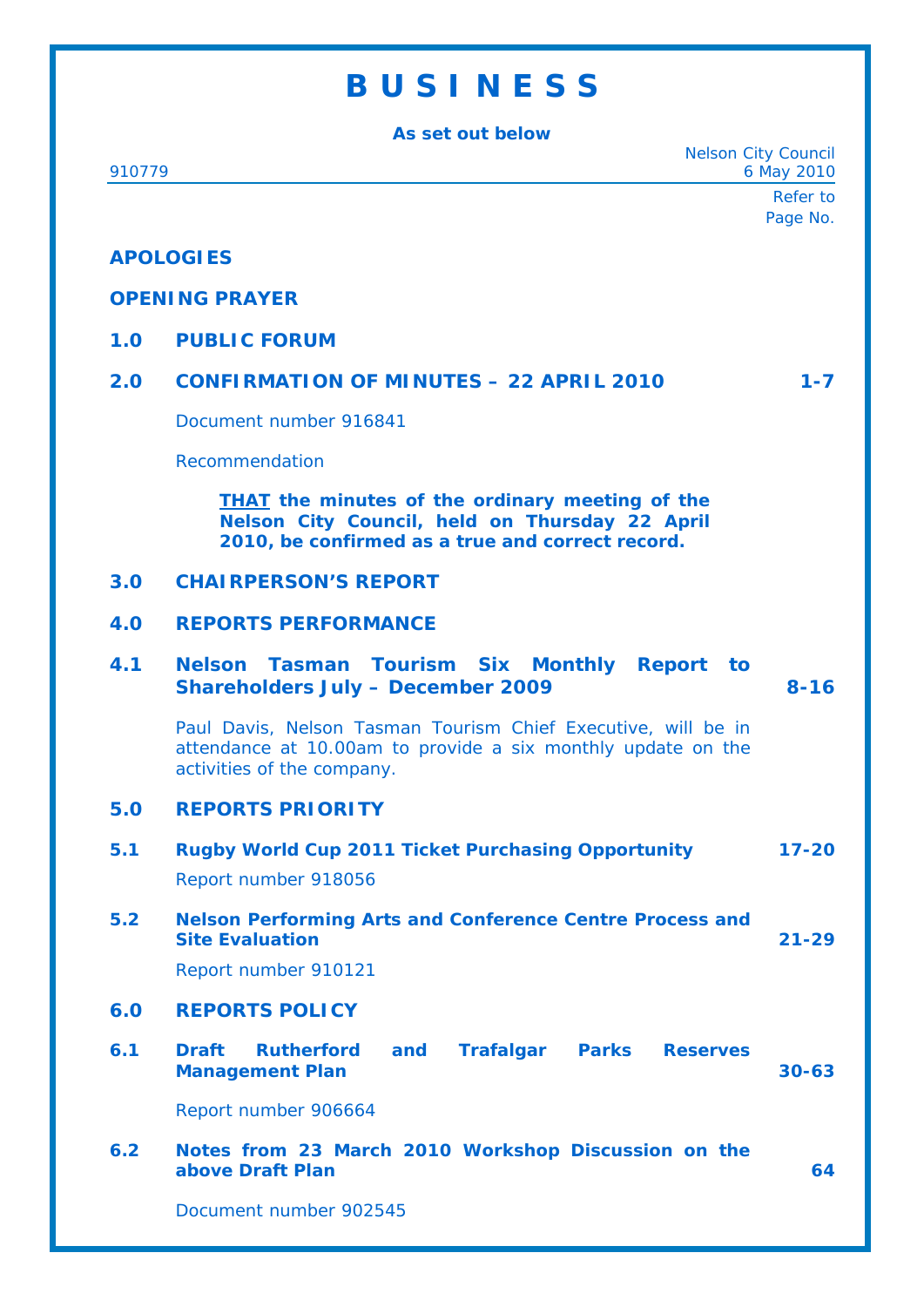| 6.3 | <b>Draft Arts Policy</b>                                                                                                              | 65-66 |
|-----|---------------------------------------------------------------------------------------------------------------------------------------|-------|
|     | Report number 907378                                                                                                                  |       |
|     | A copy of the draft Arts Policy is attached as a separate<br>document.                                                                |       |
| 7.0 | <b>REPORTS FROM COMMITTEES</b>                                                                                                        |       |
| 7.1 | Nelson Regional Sewerage Business Unit - 12 March 2010                                                                                | 67-73 |
|     | Document number 894993                                                                                                                |       |
|     | Recommendation                                                                                                                        |       |
|     | <b>THAT</b> the minutes of the meeting of the Nelson<br>Regional Sewerage Business Unit, held on Friday<br>12 March 2010 be received. |       |
| 7.2 | <b>Founders Heritage Park Committee - 17 March 2010</b>                                                                               | 74-76 |
|     | Document number 896323                                                                                                                |       |
|     | Recommendation                                                                                                                        |       |
|     | <b>THAT</b> the minutes of the meeting of the Founders<br>Heritage Park Committee, held on Wednesday 17<br>March 2010 be received.    |       |
| 7.3 | Nelson Youth Council - 30 March 2010                                                                                                  | 77-80 |
|     | Document number 907208                                                                                                                |       |
|     | Recommendation                                                                                                                        |       |
|     | <b>THAT</b> the minutes of the meeting of the Nelson<br>Youth Council, held on Tuesday 30 March 2010 be<br>received.                  |       |
| 7.4 | Rugby World Cup 2011 Steering Group - 14 April 2010                                                                                   | 81-83 |
|     | Document number 916833                                                                                                                |       |
|     | Recommendation                                                                                                                        |       |
|     | <b>THAT</b> the minutes of the meeting of the Rugby<br>World Cup 2011 Steering Group, held on<br>Wednesday 14 April 2010 be received. |       |
|     |                                                                                                                                       |       |